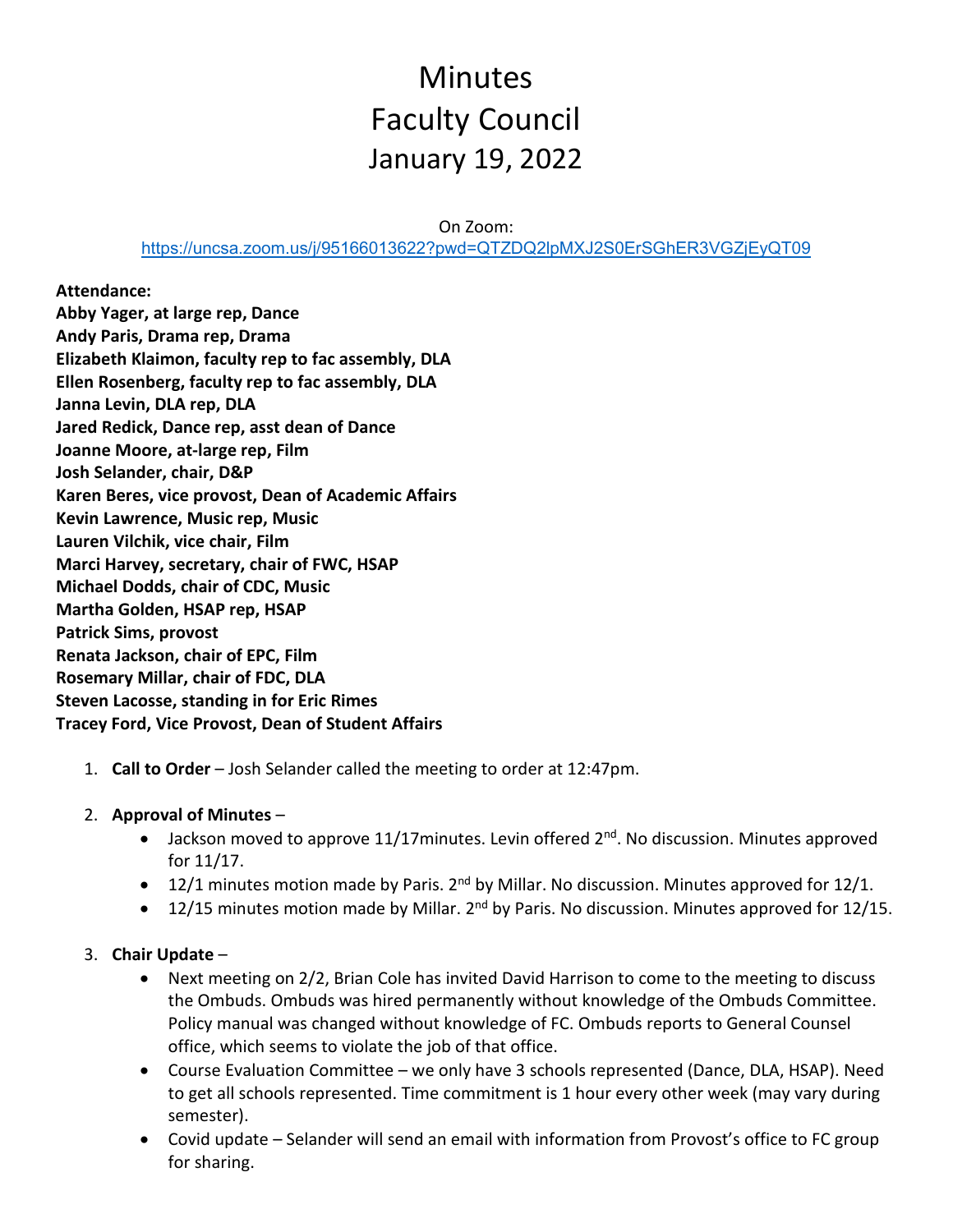#### **4. Provost Update –**

- Inclement weather committee will work to update everyone for weather that is expected this weekend. Safety guides the decisions that are made. Conditions are policies set by the system. Currently, Condition 2 means all classes are canceled, regardless of whether they are in-person or online. Some faculty are interested in teaching online during Condition 2 and have asked for flexibility in how UNCSA responds to the Condition we are in. Thank you to UNCSA facilities dept., who worked hard to prepare campus this week.
- CSI information will be distributed campus-wide next week. Discussions can happen at 2/2 FC meeting as well as in school meetings. CSI is not an answer to the workload challenges we face, but the scheduling for CSI makes us look at workload. Next steps: Faculty voices must be included to make final decisions (surveys, town halls, focus groups, small group meetings, etc.). There will be options for Intensive Arts schedule. No final decisions have been made.
- Thanks to everyone for working so hard on everything we do!

### **5. Committee Updates –**

**Campus Development (CDC) –** Michael Dodds reported changes to CDC. IT department has a new governance structure to bring UNCSA in line with other campuses. CDC will no longer handle IT needs, as it has been doing since Covid began. The new IT committee (non-standing) will be part of campus administration. Forward any issues/concerns to Michael Dodds until the new committee is operating.

**Education Policies (EPC) –** Renata Jackson endorsed all HSAP course proposals. Citizen Artist project will be part of curriculum and will not add required hours. Will update rule language on distance education.

**Faculty Development (FDC) –** Rosemary Millar reported meeting next week. Deadline for faculty development grant applications is Friday. Working to update forms to be easier to complete.

**Faculty Rank (FRC) –** Steve Lacosse said they are reviewing candidate for rank and promotion. Provost Sims will attend their next meeting.

**Faculty Welfare (FWC) –** Marci Harvey reported adjunct faculty teaching award criteria are being finalized and we plan to present them to FC in February. Grievance policy edits still in progress. Working to develop a flow chart specific to UNCSA and an online filing form to be added to webpage with grievance policy.

6. **Faculty Assembly –** Official report from meeting will be sent out. Project Kitty Hawk gave UNC system \$97 million for Covid relief. Money is being used for project development for economic recovery for the state. Faculty at campuses will be recruited to work on the project for adult, online learning.

#### 7. **Open Discussion** –

- Members of FC have asked that we spend some time on 2/2 discussing faculty manual changes and shared governance.
- UNCSA needs to do a better job promoting service work by all faculty. There needs to be more rotation on committees. The only office with term limits is FC chair. FC and Provost should promote service for all faculty as part of the contract reappointment process.
- 8. **Adjourn** Meeting was adjourned at 2:05 pm.